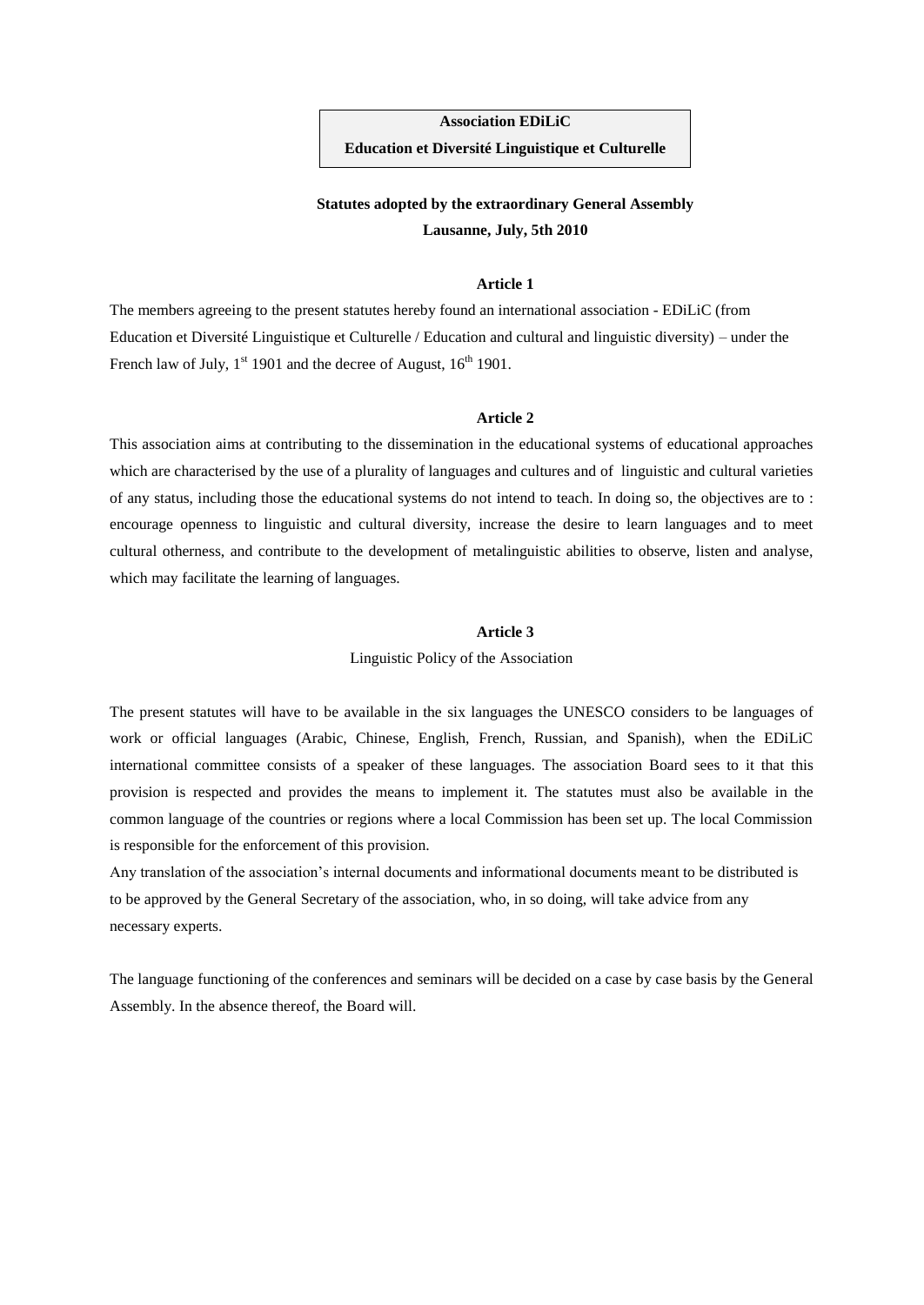# **Article 4**

#### Means of action

Contribution – for the approaches laid out in article  $2 -$  to the research, pedagogical innovation, creation of curricula, production and circulation of didactic materials, and teachers' training.

National and international coordination between teams and persons involved in these tasks, especially through the dissemination of the information relating to their works, the implementation of common projects, and the organisation of conferences and seminars.

Contacts and dialogue with the public authorities in charge of education. Informing the parents of students, the general public and their representatives. Any other means of action agreed on by the General Assembly.

# **Article 5**

The head office

The head office of the association is located at :

# **Université du Maine**

UFR Lettres, Langues et Sciences Humaines Filière FLE Avenue Olivier Messiaen 72085 Le Mans Cedex 9

The office can be relocated by a simple majority vote of the General Assembly. Among other options, this location can be the professional or personal address of the President or that of any member of the Board.

#### **Article 6**

#### Membership - individuals

Any individual, without discrimination of any kind, who explicitly agrees with the goals of the association and pay the biannual fee initially fixed at 40 Swiss francs can be a member of the association. This amount can be modified by a simple majority vote (50% minimum of the valid votes) by the General Assembly.

Exceptionally, and in appreciation of the contribution to the goals of the association, the co-authors and adaptors of didactic materials produced within the Socrates-Lingua Evlang program supported by the European Commission (1997-2001) are members of the association by right.

The status of author or adaptor is attested to the presence of these persons' names on one cover minimum of the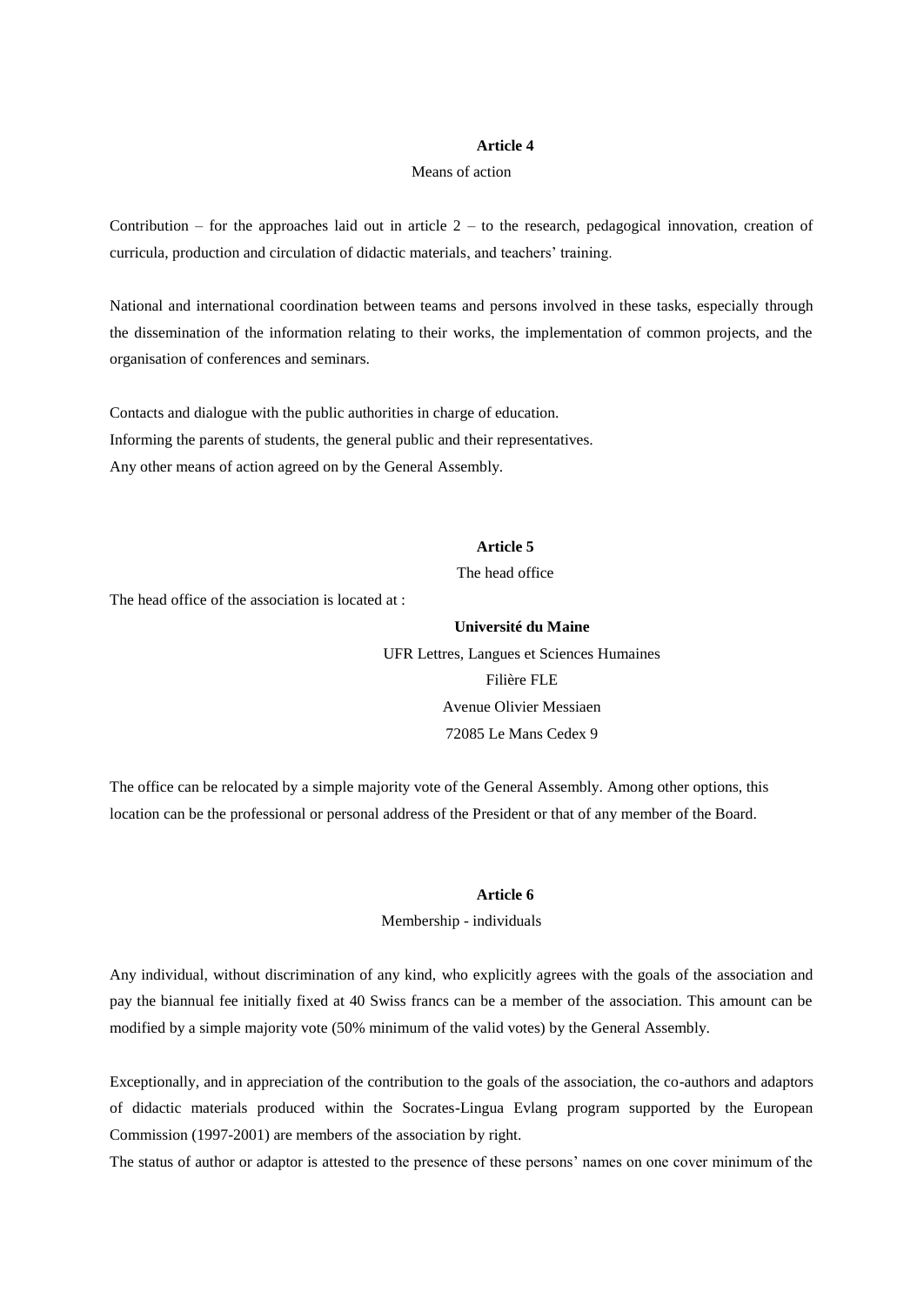said didactic materials on March  $31<sup>st</sup>$ , 2001, after agreement by the Board.

The members of the association who have brought a major contribution to the life of the association can become Honorary President. The Honorary Presidents are also exempt from the dues.

The status of Honorary President is attributed by the General Assembly by a simple majority vote on a proposal from the Board. Any member can take the lead in asking the Board to make such a proposal.

The Honorary Presidents have a role in representing the Association and advising the Board, which can entrust them with missions.

The individuals who are members of the association can hold elective positions within it.

# **Article 7**

Membership – legal entities

Any association which shares similar goals to those of the association can become a member of the association EDiLiC as a legal entity. To do so, it must submit an application to the General Secretary three months prior to a General Assembly. The application is placed on the General Assembly agenda and accepted or not by a simple majority vote.

The legal entities pay an annual fee twice as much as that of the individuals. One of their officials can represent the association during the General Assemblies. Each legal entity is entitled to one vote during the ballots held in General Assembly.

Each legal entity appoints a representative within the EDiLiC International Committee (see article 12)

### **Article 8**

#### Deregistration

Membership is lost in case of :

- a) resignation ;
- b) annulment of membership by the General Assembly in case of non-payment of the fee, or on serious grounds, duly signified to the person concerned, and after inviting him or her to give explanation before the Board, and, as the case may be, after accommodation has been considered.

# **Article 9**

# Ordinary General Assembly

The General Assembly is the supreme authority of the association. It is composed of all the members of the association, whatever their position in it.

It meets at least every 2 years. The General Secretary convenes the members one month before the set date. The agenda is written on the notifications.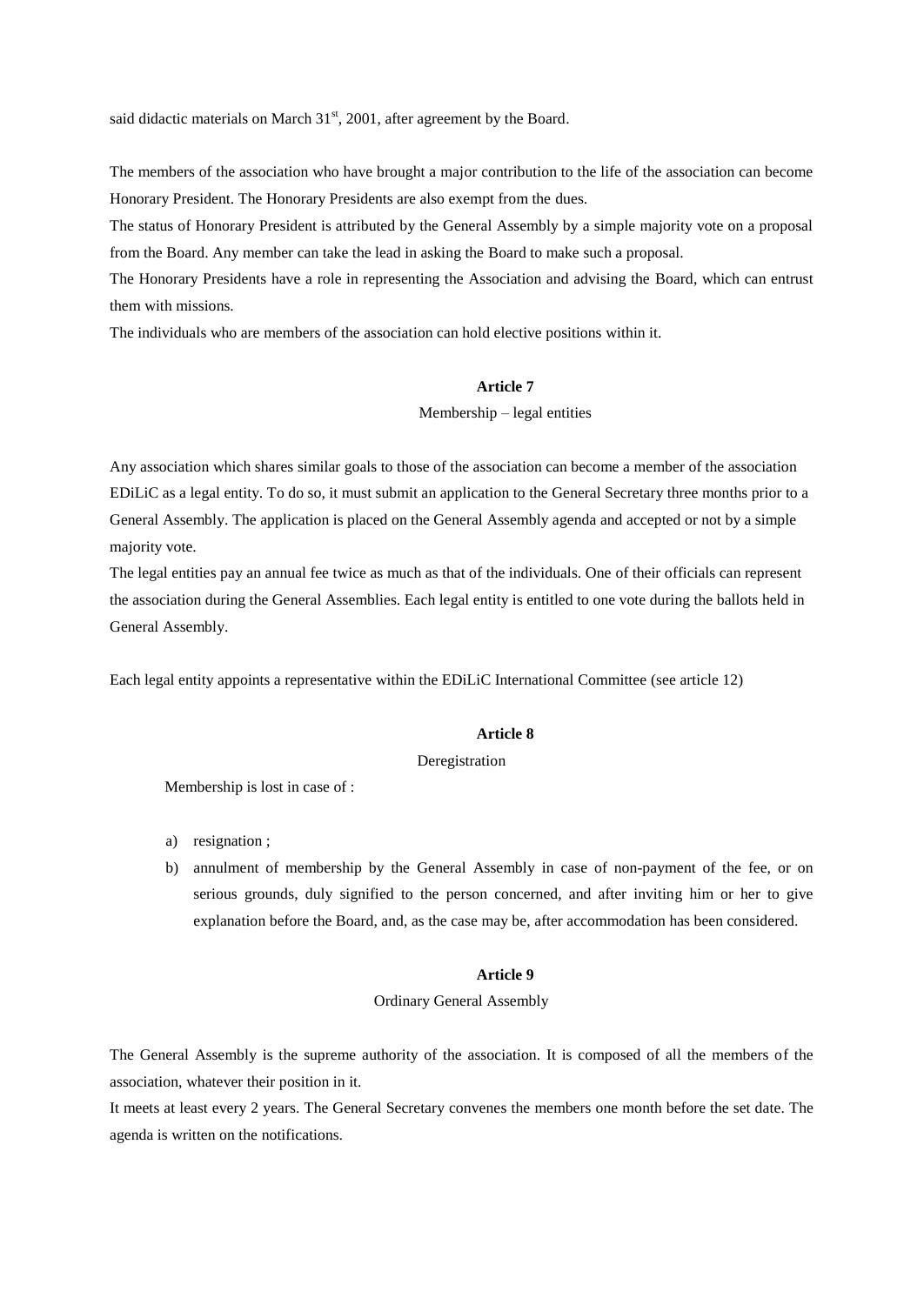Each member of the association has one vote during the ballots held in General Assembly. The votes by proxy are authorised within the limit of 10 proxy forms per present member. The absentee voting is also authorised for the ballot related to the election of the members of the Board (see article 11) and of the College of the Local Correspondents (see article 14).

The applications of the candidates running for the Board and the College of the Local Correspondents must reach the General Secretary of the association at the latest 2 weeks prior to the General Assembly. The General Secretary informs about the names of the candidates to all the members one week before the General Assembly.

No one can be a member of the Board and of the College of the Local Correspondents at the same time. The election of the Board takes place before that of the College of the Local Correspondents.

The General Assembly delivers an opinion both on the general report of the President and the plan of action she/he will submit. It also delivers an opinion on the financial report presented by the Treasurer, who will be discharged by the Assembly after examination of the accounts by two commissioners designated among the members. The General Assembly also delivers an opinion on the fiscal stance the Treasurer proposes.

In any case, only the questions placed on the agenda are to be submitted to a vote resulting in a decision of the General Assembly. This provision does not apply to the motions in which the General Assembly may be brought to express an opinion or a wish.

# **Article 10**

#### Extraordinary general assembly

If needed, or by request of at least one third of the members of the association, the President can convene an extraordinary General Assembly according to the procedure specified in article 9. Any change in the statutes and the dissolution of the association can only be agreed on in an extraordinary General Assembly.

### **Article 11**

#### *The Board*

The action of the association is coordinated by a Board composed of six members living in three different countries minimum and elected for two years by the General Assembly. The members of the Board can be reelected at the same position up to three consecutive periods.

The Board of the association consists of a President, two Vice-presidents, a General Secretary, a Treasurer, and a communications Manager elected by secret ballot among the members of the association.

The Board meets at least twice a year, convened by the President or by request of at least three of its members. It can hold virtual meetings via new technologies.

The President represents the association. She/he supervises the work of the General Assembly and the Board. During the General Assembly, she/he presents both a general report summing up the activities carried out by the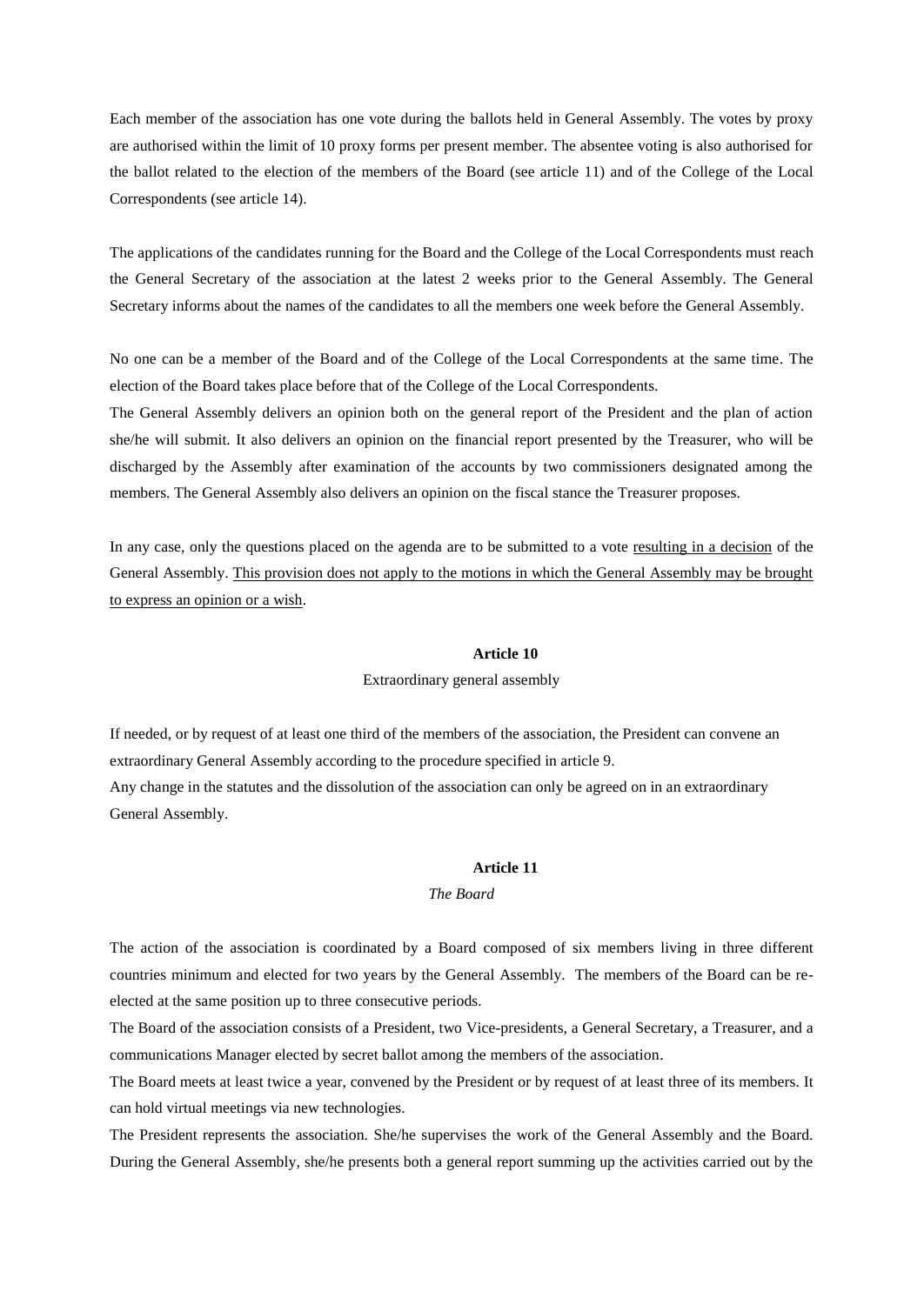Board since the previous General Assembly, and plans of actions for the coming period. She/he can delegate some of her/his responsibilities to the Vice-Presidents.

Working in close collaboration with the President, the General Secretary is in charge of the internal life of the association. She/he organises the ballots, included the absentee voting.

The Treasurer is in charge of the budget of the association and supervises its financial health. Every biennial General Assembly the Treasurer presents a financial report for which she/he asks for a discharge and she/he proposes a budget plan for the following period.

The communications Manager is notably in charge of monitoring the website of the association. She/he maintains a close contact with the members of the International Committee in order to make sure the information is shared.

The other tasks are distributed amongst the members of the Board by consensus.

# **Article 12**

# EDiLiC International Committee

The International Committee is composed of the following members :

-Ex-officio members :

 $\triangleright$  A Representative of each local or thematic Commission (see article 13), appointed by the members of the association in the Commission.

 $\triangleright$  A Representative of each legal entity member of the association (see article 7), appointed by the legal entity.

- Members elected by the General Assembly :

 $\triangleright$  A college of Local EDiLiC Correspondents (see article 14)

The members of the International Committee individually have a role in advising the Board. To this end, the Board must notably inform the members of the International Committee of the agenda of its meetings at least two weeks before they are held.

Besides, the members of the International Committee give the association all the information regarding their activities and the events related to the education to linguistic and cultural diversity they may be aware of.

The International Committee also has a role in giving practical effect to the international dimension of the association, especially through the College of Local Correspondents and local Commissions.

# **Article 13**

# Commissions

The members of the association can meet in Commissions on the basis of common thematic interests (called "Thematic Commissions") or geographic location (called "Local Commissions")

The existence of a commission must be approved by the General Assembly. The procedures for establishing the Commissions, for their internal functioning and the means of their financing are specified in the internal Regulations of the association.

Each Commission appoints a representative in the International Committee. This appointment is announced during each General Assembly.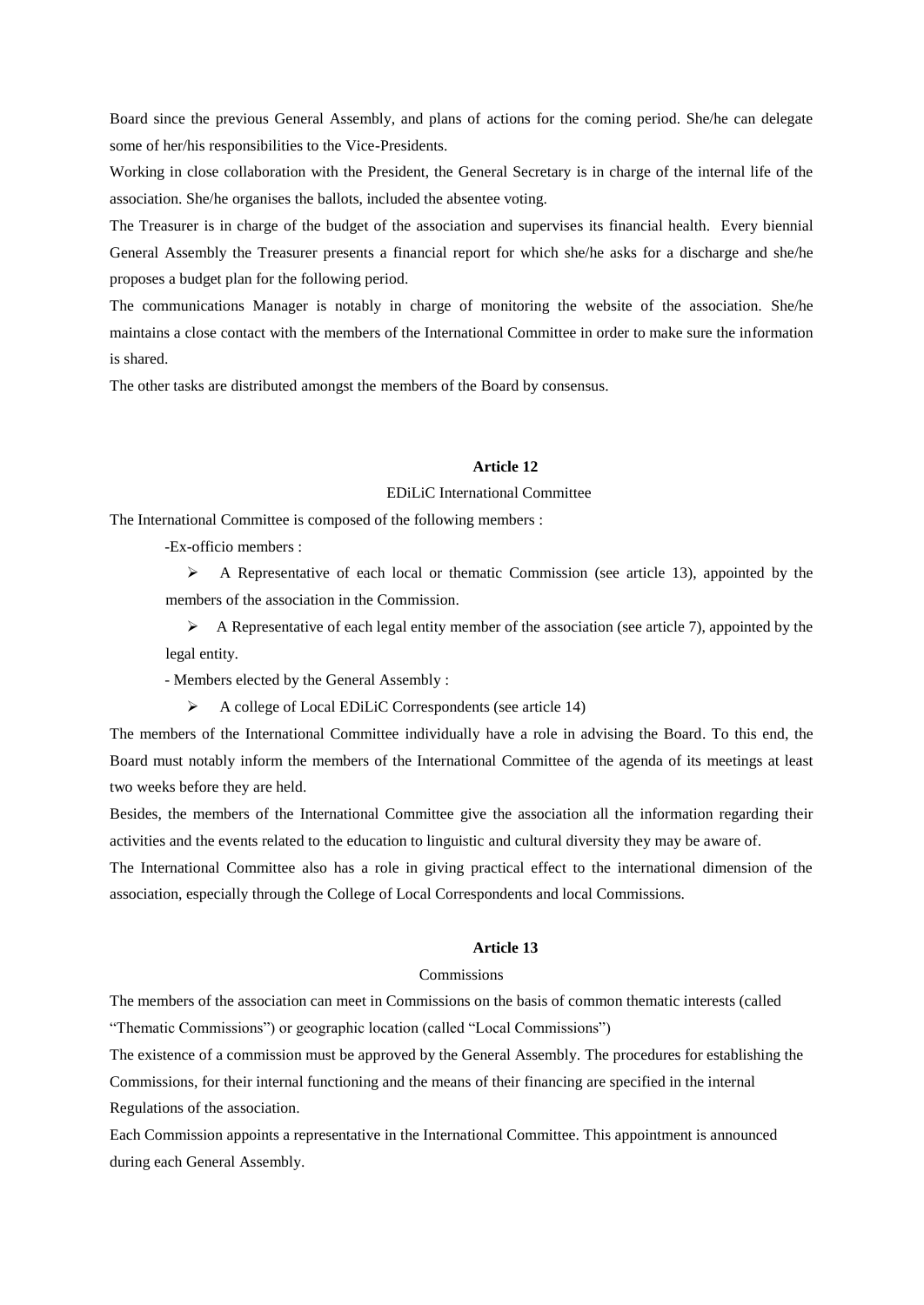#### **Article 14**

#### College of Local Correspondents

The College of Local Correspondents is made up of members of the association living in different countries and elected by the General Assembly for a given geographic area (a region, a country, or a group of countries). The maximum number of members composing this College is initially set at 30. This number can be modified by decision of the General Assembly by a simple majority vote (50% minimum of the valid votes).

The College intends to set up a worldwide network by assuring an active presence of the association at a global level. This is the purpose that must motivate in priority the decisions related to its composition. The number of the College members living in the same country shall not exceed two, barring exceptional circumstances.

The members of the College locally support the action of the association, in particular by acquainting with its activities. They inform the association about the local evolutions regarding the education to linguistic and cultural diversity.

The College must be renewed at each ordinary General Assembly. To this end, the Board submits to the General Assembly a list of the members it proposes. This list can be amended by the General Assembly before voting – as a rule – for or against the entire list, ie. by accepting or rejecting the whole list by a simple majority vote. By request of at least one fourth of the members of the General Assembly, the constitution of the College can lead to votes on individual persons, still by a simple majority vote.

# **Article 15**

#### *Membership of the association in other associations*

The Edilic association may affiliate with other associations whose goals converge on those of the association. Membership is agreed on in General Assembly by a two-third majority during a vote that will have previously been placed in the agenda.

#### **Article 16**

#### *Receipts and expenses*

The receipts of the association consist in the members' dues, the donations and subsidies that are granted by individuals or legal entities willing to support its action. The association can also receive rights for the reproduction and the dissemination of the pedagogical materials produced by its members.

The association can incur any expenses whatsoever which may be needed to fulfil the tasks it has set to achieve its goals. The Treasurer may open in the name of the association one or several bank accounts as she/he may think fit to deposit the assets and resources of the association. Only the Treasurer and the President are entitled to sign any document related to this/these account/s.

The Board is responsible before the General Assembly for the expenses incurred between the period of two General Assemblies